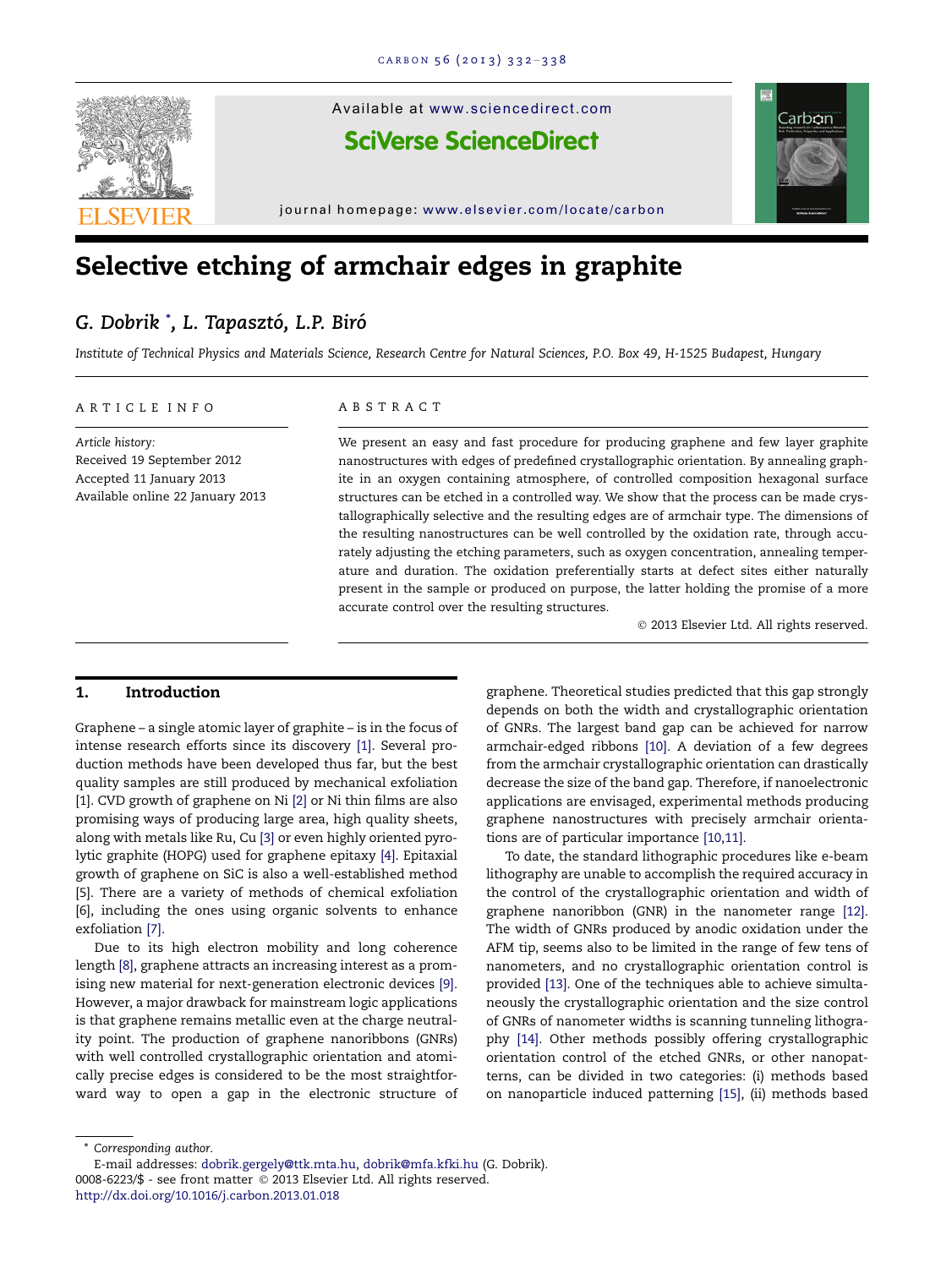<span id="page-1-0"></span>on controlled oxidation or controlled hydrogen plasma etching [\[16\].](#page-6-0) The latter methods rely on the selective chemical reaction for the removal of C atoms from the edge of the graphene sheet, therefore the crystallographic control is related to the different reaction rates of C atoms in zig-zag, or armchair positions. In the case of patterns etched by mobile nanoparticles it is a serious drawback that the starting point and etching direction cannot be easily controlled. Etching of variously shaped pits in the surface of HOPG by oxidation in air has also been reported before [\[17–19\].](#page-6-0)

In this paper we propose a simple method for producing highly regular hexagonal holes with precisely armchair oriented edges in graphite, then we exfoliate them into patterned graphene and few layer graphite flakes. Our method is based on the crystallographically selective oxidation of graphitic layers in controlled, oxygen containing atmosphere.

#### 2. Experimental results and discussion

Highly oriented pyrolytic graphite (HOPG SPI-1 from SPI) samples were used in our experiments. For each experiment freshly cleaved HOPG surfaces have been used. The sample was placed in a quartz tube located in a resistively heated furnace. The temperatures used were typically between 300 and 800 °C. An oxygen/inert gas mixture (0–45% oxygen) was flowing at slightly larger pressure than the atmospheric pressure through the quartz tube. During the experiment, first, the sample was heated up in an inert gas environment. After the sample reached the desired temperature (with a heating rate of about 50 $°C/min$ , the desired concentration of oxygen gas was added to the inert gas. After the heat treatment, the sample was cooled down quickly in an inert atmosphere (with a cooling rate of 50  $°C/s$ ). The duration of oxidation time ranged between 5 and 20 min. The resulting samples were investigated by Atomic Force Microscopy (AFM) and Scanning Tunneling Microscopy (STM) using a commercial Nanoscope III Multimode AFM/STM instrument.

When HOPG samples are heated up to about 600  $\degree$ C in oxygen containing atmosphere the etching of their surface occurs. Such an etched surface can be seen in Fig. 1. The surface exhibits two types of characteristic topographic features: (i) randomly curved and branching trenches, and (ii) hexagonal holes of very regular shape. The first type features originate from etched grain boundaries (GB) [\[20\]](#page-6-0) while the second type features most probably originate from point-like native defects (e.g., vacancies or dislocation lines perpendicular to the surface). The hexagonal holes can be characterized well by their average diameter. It is worth noting that the etched grain boundaries are present in form of several micron long straight segments, as marked by the white arrows in Fig. 1. The angle values in the inset of Fig. 1, (representing the angles between different HOPG grains) indicate the edge selectivity of the etching process. In Fig. 1 two groups of hexagonal holes with different orientation can be identified, marked by (blue (B) and red ovals (A)). They correspond to two distinct graphite crystallites, which are rotated relative to each other. The two larger crystal grains (A and B) are separated by a broad, well etched grain boundary and a small crystallite (C) intercalated between them. One can observe



Fig. 1 – AFM image of the etched HOPG surface. The surface exhibits two types of characteristic features: wide trenches (marked by white arrows) and hexagonal holes (marked by colored ovals). Inset: representing the angles between different HOPG grains (A–C). (For interpretation of the references to color in this figure legend, the reader is referred to the web version of this article.)

in Fig. 1 that the hexagonal hole in crystallite C has an intermediate orientation between those in crystallite A and B. The grain boundary between A and C was etched to a much smaller extent than the grain boundary between A and B. On the other hand the grain boundary between B and C is barely visible. This shows that under the etching conditions used, it is possible to a certain degree to discriminate between different types of grain boundaries. The difference in the etching behavior of grain boundaries may be associated with their different crystallographic structure. A strongly disordered GB, like that calculated for graphene layers in Ref. [\[21\]](#page-6-0) very likely will be subjected to a strong oxidation, while a more regular kind of GB like those reported in [\[22,23\]](#page-6-0) will be less prone to intensive oxidation.

Oxidation of graphite starts much easier at defect sites because the in-plane carbon–carbon covalent bonds in graphene are very stable [\[24\].](#page-6-0) Therefore, the dangling bonds present at any defect site offer a facile attack point for oxidation. HOPG is a mosaic crystal, which depending on the quality of the material is composed of grains of several microns in width and a few tens to hundreds of nanometers in thickness. These grains are arranged in a way that their "c" axis point with a small deviation in the same direction. [Fig. 2](#page-2-0) shows a schematic presentation of the different oxidation processes that have been observed in our STM investigations. In [Fig. 2](#page-2-0)a the oxidation of a point defect versus the oxidation of a grain boundary is shown schematically. In the region of the large angle grain boundary, where the mismatch of the two neighboring lattices cannot be accommodated by the incorporation of nonhexagonal rings into the graphene, the oxygen may penetrate deep into the material by diffusion. The diffusion along defects is much faster than the bulk diffusion [\[25\]](#page-6-0). If the diffusion rate is much larger than the oxidation speed, the walls of the etched feature will be close to the perpendicular to the sample surface. This will lead to the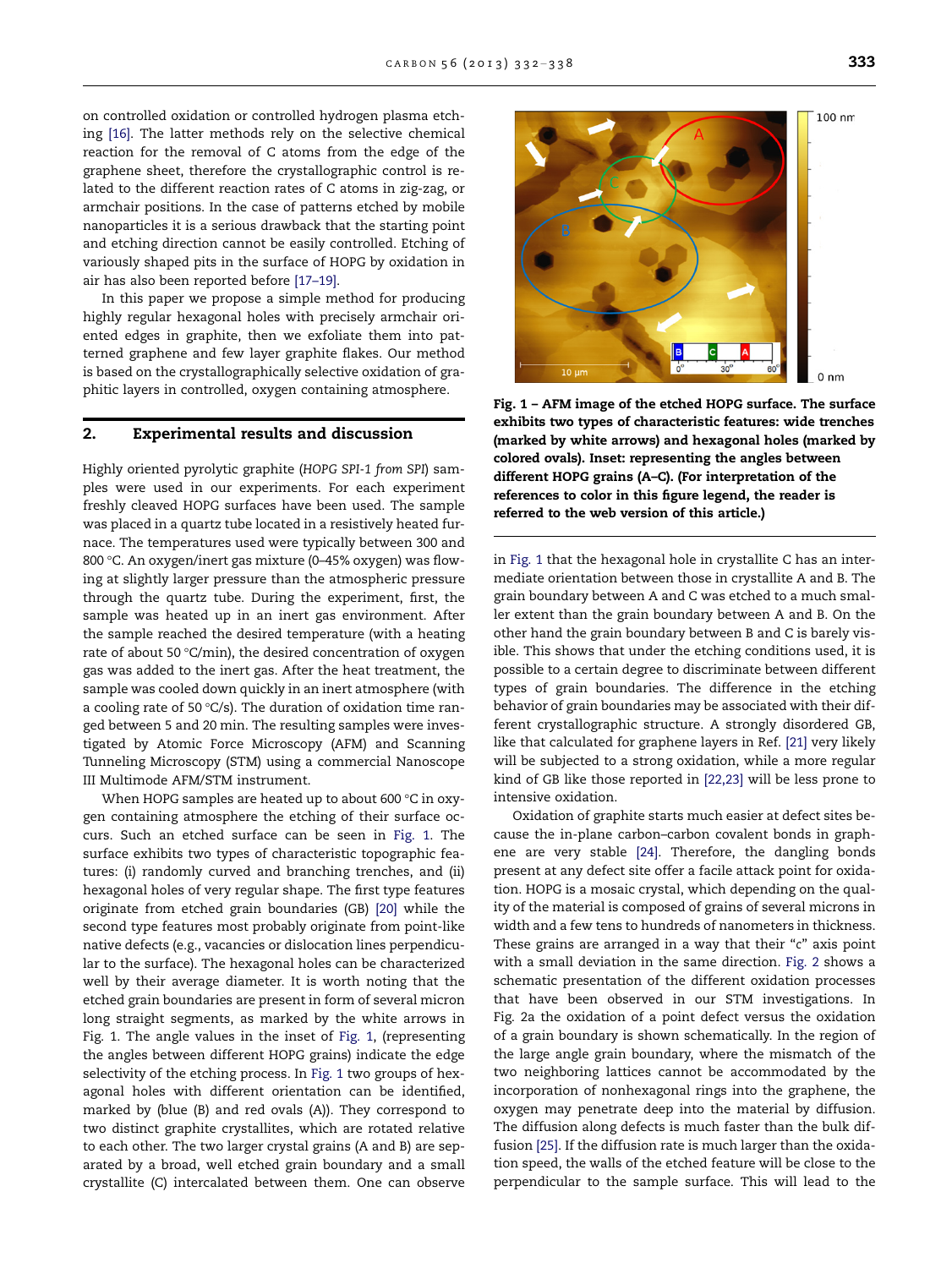<span id="page-2-0"></span> $(a)$ 



Fig. 2 – Schematic figure of the etching process. (a) Oxidation of a point defect and a grain boundary. (b) Oxidation of the dislocation lines closely perpendicular to sample surface.

oxidation patterns seen in [Fig. 1](#page-1-0): the broad and deep channels etched between grains A and B. At the same time, some of the hexagonal holes are broad but shallow. These shallow holes can be attributed to the etching of isolated point defects, like the one shown in Fig. 2a. Deeper hexagonal holes may develop when a dislocation line runs close to the normal to the sample surface, like the rightmost deep hexagon in grain B in [Fig. 1.](#page-1-0) In fact this family of hexagons, aligned roughly on the same line, normal to the sample surface, corresponds to a case illustrated schematically in Fig. 2b where the axis of the etch pit changes when crossing a grain boundary parallel with the sample surface. As the grain in the topmost layer and the grain in the lower layer most frequently will have a somewhat different orientation, the edges of the hexagons etched at different depths may be rotated with respect to each other, like shown in [Fig. 3a](#page-3-0). The axis of the etch pit may shift

too, as the two vertically stacked grains may have different dislocation lines running through them, or the location of the native point defect, which will perpetuate the oxidation in the lower crystallite may not be located in the center ([Fig. 3a](#page-3-0)). This scenario could be at the origin of the formation of the nested hexagonal systems of holes (see [Figs. 1 and 3\)](#page-1-0). Accidentally, holes with irregularly-shaped edges can also be seen (e.g., [Fig. 3a](#page-3-0)). We attribute them to the presence of contaminations hindering the edge selectivity of the etching process.

The significant role of the defects in the oxidation of graphite under mild conditions together with the strong crystallographic dependence of the oxidation process may offer a promising tool to control the location of the hexagonal structures by artificially inducing defects at well-defined locations [\[26\]](#page-6-0). This way, pre-defined structures and networks can be created, for example: graphene nanoribbon networks, quantum dots, anti dot lattices [\[27–30\]](#page-6-0).

Since the edges of a hexagon cut into a graphene lattice are all of the same crystallographic orientation, the hexagonal shape of the etched holes clearly indicates the strong crystallographic selectivity of our oxidation process. In fact such high degree of crystallographic selectivity has been demonstrated by us earlier for graphene layers on  $SiO<sub>2</sub>$ [\[26,31\]](#page-6-0). In that process the annealing is carried out in an oxygen free atmosphere and the oxidation proceeds with oxygen extracted from the  $SiO<sub>2</sub>$  substrate. The resulting edges are of zig-zag type. By contrast, with the present process we are able to provide edges of armchair orientation as evidenced by atomic resolution STM images shown in [Fig. 3b](#page-3-0). The STM image of a nested hexagonal hole-system can be seen in the [Fig. 3a](#page-3-0). The hexagons with different orientations are located in crystallites with slightly different orientation, lying on top of each other. The typical thickness of these graphite crystallites is in the range of few tens nanometers. The atomic resolution image in [Fig. 3b](#page-3-0) was acquired close to the holeedge in the third layer (marked by a black square). In the atomic resolution STM image in [Fig. 3](#page-3-0)b the blue line is parallel with the edge of the etched hexagon at the same level (third layer from top). It is apparent that the type of edge is exactly of armchair orientation as also shown in the inset in the lower right corner of [Fig. 3b](#page-3-0). The upper right inset of [Fig. 3](#page-3-0)b shows the Fourier transformed atomic resolution image.

The above described method provides bulk HOPG crystals with nanopatterned upper layers containing hexagons of precisely armchair oriented edges. By exfoliation of these samples it is possible to produce graphene and FLG samples with hexagonal holes of armchair edges. [Fig. 4](#page-3-0)a shows a FLG with a hexagonal structure exfoliated and transferred onto  $Si/SiO<sub>2</sub>$  substrate. The exfoliation has been achieved by a modified thermal release tape (TRT) technique. First, we have placed the TRT on the HOPG surface, which upon tearing exfoliated a few hundreds to thousands of upper graphene layers. In this case the etched surface is in direct contact with the TR tape. Then we turned the TRT around and placed a scotch tape on the top of the exfoliated thick graphite flakes and tear the scotch tape repeatedly until, only few layer graphene flakes remained on the thermal resist tape. Afterwards we pressed strongly the thermal resist tape to the Si/  $SiO<sub>2</sub>$  surface and heat it up to 90 °C. The tape then released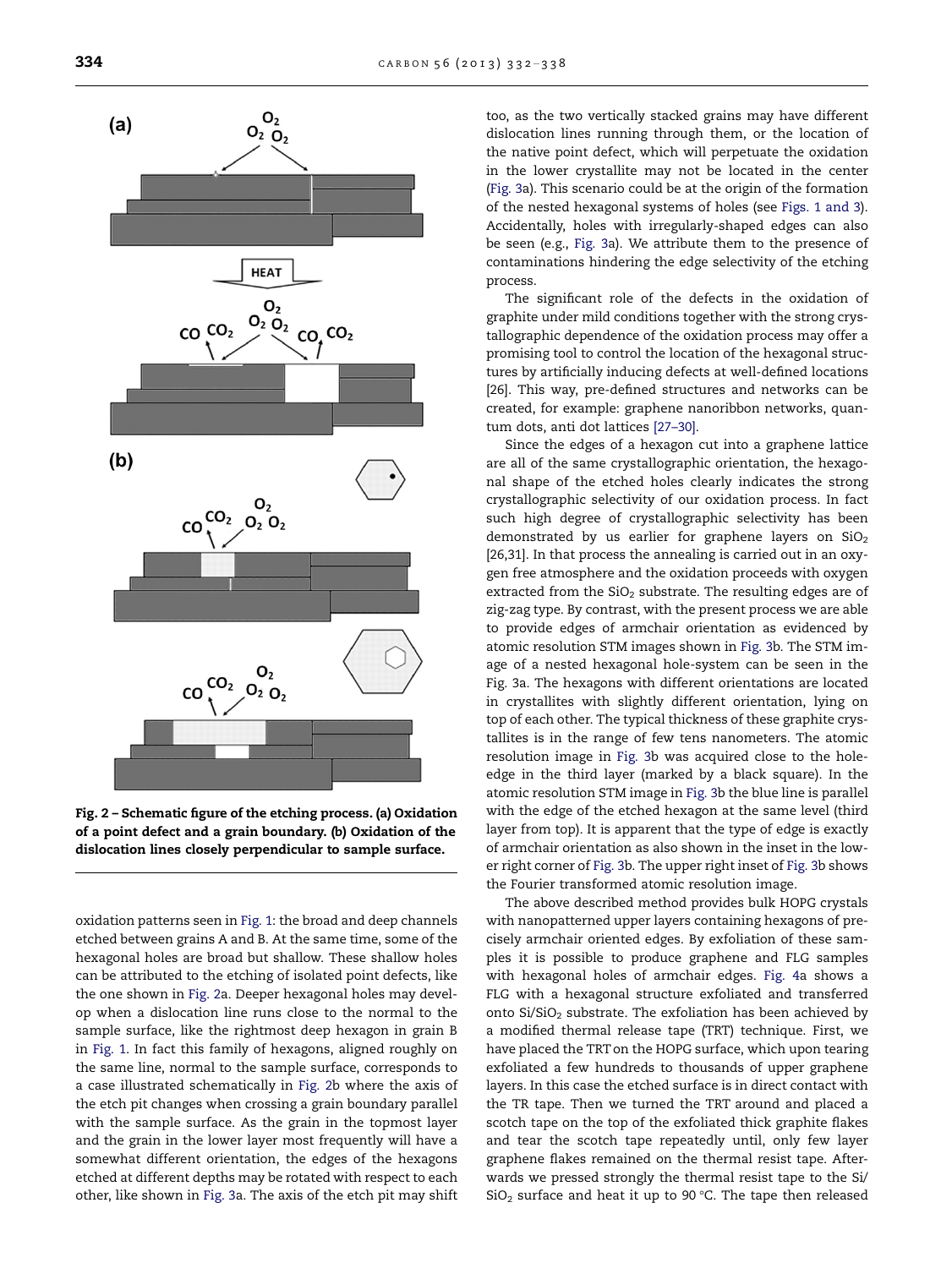<span id="page-3-0"></span>

Fig. 3 – (a) STM image of an etched hexagonal hole revealing several graphite grains of different orientation (stacked on top of each other),indicated by the rotated hexagons. Inset: zoomed and lightened image of the yellow mark hole. (b) Atomic resolution STM image near the red hexagonal edge (marked by a black square). Upper inset: Fourier transformed atomic resolution image. The lower inset shows the armchair orientation of the lattice. (For interpretation of the references to color in this figure legend, the reader is referred to the web version of this article.)



Fig. 4 - Nanopatterned FLG (a) and graphene (b) flakes transferred onto SiO<sub>2</sub> surface. (c) Linecut on a hexagonal hole in graphene.

the substrate, leaving graphene and FLG flakes with hexagonal holes of armchair edges (Fig. 4a). Fig. 4b shows single layer graphene flake with a 80 nm diameter armchair-edged hexagonal hole on  $Si/SiO<sub>2</sub>$  substrate. This sample made by the well known scotch tape method. The line cut through the hexagon shown in Fig. 4c displays an apparent height of 0.84 nm, which is in agreement with the height observed in AFM investigations of single layer graphene on  $SiO<sub>2</sub>$  substrates [32-34].

# 2.1. Discussion of the oxidation process

[Fig. 5](#page-4-0) schematically shows the basics of the graphene oxidation process, discussed in detail in the literature [\[35\].](#page-6-0) The oxygen atoms first bind to the carbon atoms [\(Fig. 5a](#page-4-0)). The oxygen molecule to be able to adsorb, must first dissociate. The binding between O and C atoms may be in plane (IP) or out of plane (OP). If the system is given enough energy (for example by heating), then carbon–carbon bonds can be broken (the electro negativity of the oxygen atoms is higher, than that of the carbon atoms). In the first step the IP oxygen will extract the C atom to which it is bound as carbon monoxide leaving the surface [\(Fig. 5](#page-4-0)b). In the next step, the OP oxygen atom forms a double covalent bond with the remaining carbon atom, in this way becoming an IP bond [\(Fig. 5](#page-4-0)c). Meanwhile, additional oxygen atoms can form OP bonds, then, the process is repeated, and the IP carbon–oxygen bond will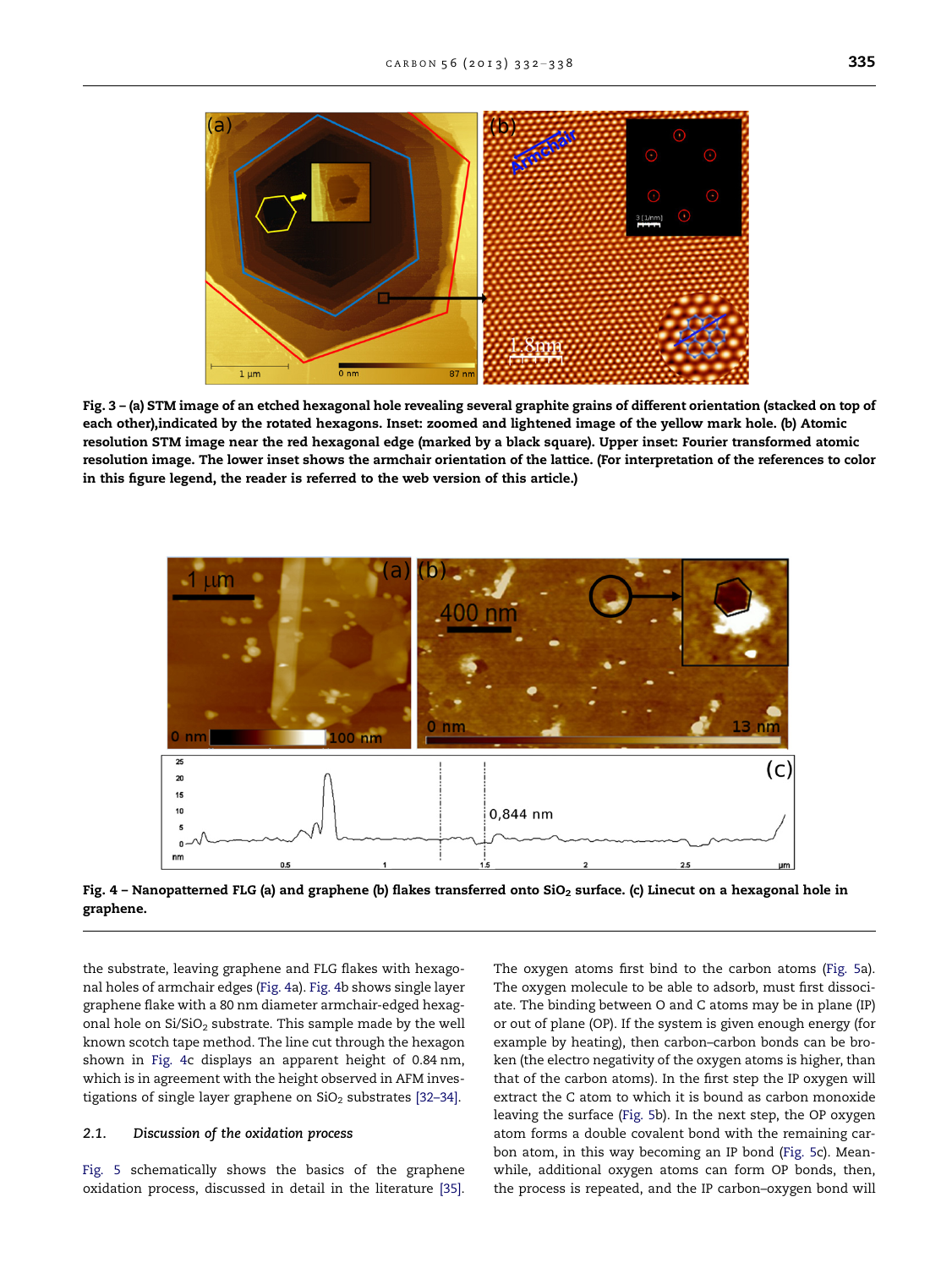<span id="page-4-0"></span>

Fig. 5 – Schematic of the oxidation process.



Fig. 6 – Schematics of the proposed armchair edge formation mechanism.

yield a new carbon monoxide, which leaves the surface (Fig. 5d).

As we have shown, the edges of the oxidized hexagonal holes are of armchair type. The armchair type edge formation process is a clear consequence of the above oxidation mechanism. To see this, consider a zig-zag graphene edge as starting point (Fig. 6a). When the processes detailed above, is applied step by step, the resulting edge formed by oxidation becomes armchair type as illustrated in Fig. 6b. If a similar oxidation scenario is applied starting from an armchair edge (Fig. 6c), one can observe that after the full removal of an armchair line of atoms the edge will have again an armchair termination (Fig. 6d). Consequently, if a defect with a random edge orientation is oxidized, it will rapidly evolve towards the armchair type edge, after which the orientation will be preserved. Due to the fact that the etching was carried out on surface of bulk HOPG, catalytic effects originating from the substrate can be excluded. This is in contrast with the case of etching zig-zag edges where the catalytic role of the silicon oxide substrate was shown to play an important role [\[26\]](#page-6-0).

### 2.2. The effect of the oxidation parameters

We found that the size of the etched hexagons strongly depends on three particular parameters; namely, the etching temperature, the duration of the oxidation and the oxygen concentration of the reaction atmosphere. If these parameters are precisely regulated, then not only the edge orientation but also the size of the as produced nanoarchitectures can be controlled.

In order to achieve this we have systematically measured the average diameter of the hexagonal holes while varying the different experimental parameters. We found that the diameter of the hexagonal holes (and the etched out width of the grain boundaries too) exponentially increases with increasing temperature ([Fig. 7](#page-5-0)a), while keeping the other parameters constant (oxidation time of 10 min and an oxygen concentration of 30%). This exponential increase sets in at about 400 °C. Below this temperature the reaction rate tends to zero, practically no carbon–carbon bonds are affected.

We have also found a linear dependence of the hole-size with the duration of the oxidation process in experiments carried out the temperature of 650  $°C$  and an oxygen concentration of 30%, while the duration was varied between 5 and 20 min ([Fig. 7](#page-5-0)b). This finding provides an easy way to control the size of the hexagonal holes, and the nanostructures emerging in between them.

The hole size was found to linearly increase also with the oxygen concentration of the reaction atmosphere ([Fig. 7c](#page-5-0)).The process was carried out in a mixture of oxygen and argon atmosphere keeping constant the total gas yield, at a temperature of 650 °C for 10 min. The oxygen content was varied between 0% and 45%.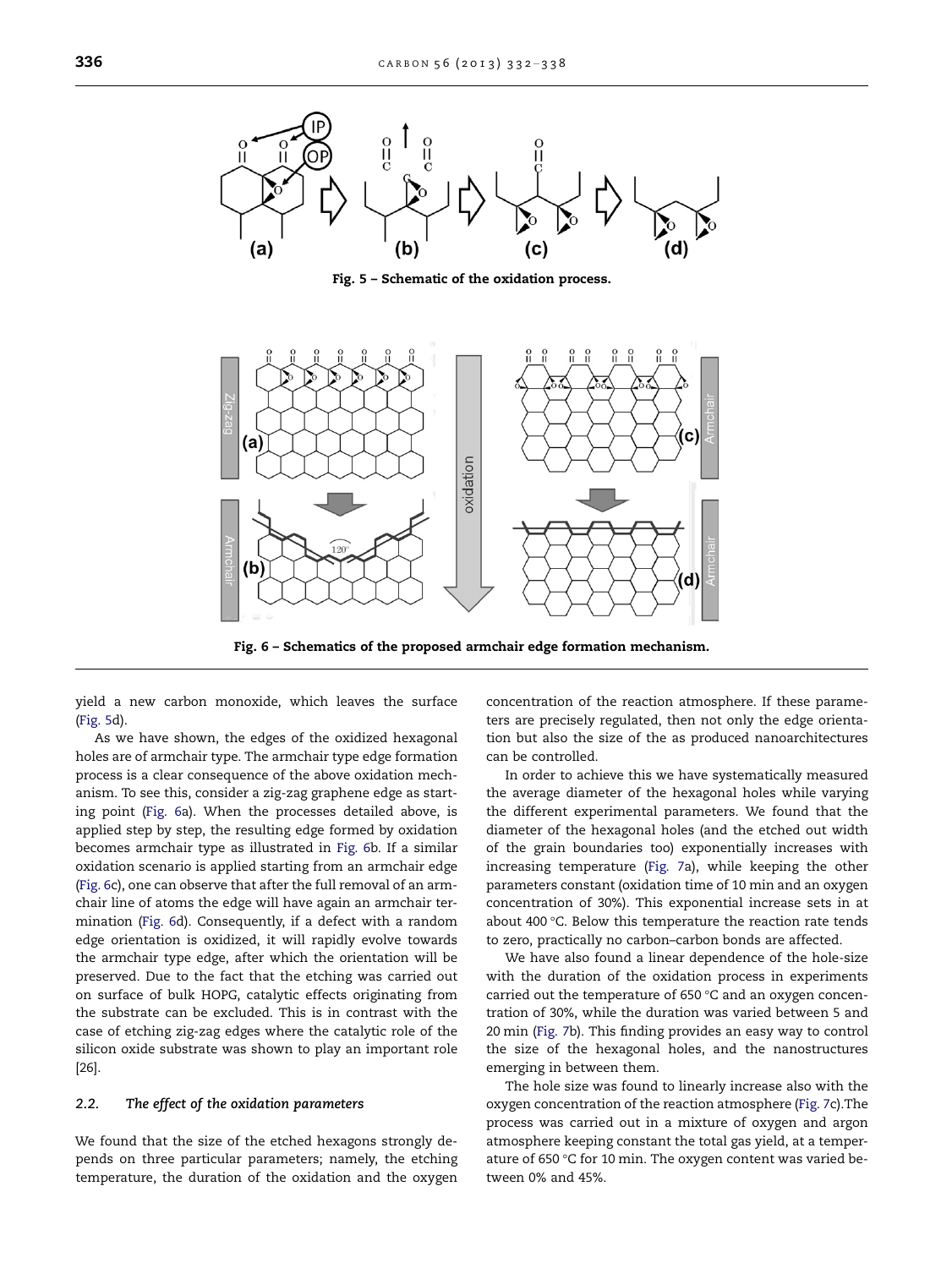<span id="page-5-0"></span>

Fig. 7 – The average diameter of the hexagonal holes as a function of the etching temperature (a), duration (b), and oxygen concentration (c).

# 3. Conclusions

The physical properties of graphene nanoribbons and of other more complex nanostructures are strongly influenced by the crystallographic orientation of their edges. Therefore, methods that allow the production of graphene nanostructures which have edges of well defined crystallographic orientations are highly sought after. Our etching procedure presented here, is based on the controlled oxidation of graphite and offers the possibility to produce nanostructures with precisely armchair oriented edges. It is of great importance that the armchair edges are formed in a slow, well controlled process, close to chemical equilibrium. This offers a much better control over the resulting nanostructures as well as smoother edges compared to other non-equilibrium methods. The oxidation process can be well-controlled through the oxidation temperature, annealing time and the oxygen concentration. A further advantage is that the process may be used as a parallel process if a system with pre-defined defects is produced – for example by AFM indentation [\[26\]](#page-6-0) – from which the growth of hexagonal holes will start simultaneously. This way the nanopatterning of macroscopic graphene surfaces with crystallographic orientation control can be achieved.

Additionally, the oxidation procedure described in the present paper offers a handy way for investigating the vertical stacking of graphitic crystallites in HOPG, providing information on the thickness of crystalline plates, their misorientation in the basal plane, the character and the distribution of grain boundaries, etc. This may prove useful as HOPG is one of the most widely used materials for the preparation of graphene and few layer graphite samples by various methods of mechanical and chemical exfoliation.

# Acknowledgement

This work has been supported OTKA Grants K 101599 and PD 84244.

# REFERENCES

- [1] Novoselov KS, Geim AK, Morozov SV, Jiang D, Zhang Y, Dubonos SV, et al. Electric field effect in atomically thin carbon films. Science 2004;306:666–9.
- [2] Obraztsov AN, Obraztsova EA, Tyurnina AV, Zolotukhin AA. Chemical vapor deposition of thin graphite films of nanometer thickness. Carbon 2007;45:2017–21.
- Li X, Cai W, An J, Kim S, Nah J, Yang D, et al. Large-area synthesis of high-quality and uniform graphene films on copper foils. Science 2009;324:1312–4.
- [4] Wellmann R, Beottcher A, Kappes M, Kohl U, Niehus H. Growth of graphene layers on HOPG via exposure to methyl radicals. Surf Sci 2003;542:81–93.
- [5] Hass J, de Heer WA, Conrad EH. The growth and morphology of epitaxial multilayer graphene. J Phys: Condens Matter 2008;20:323202-1–323202-27.